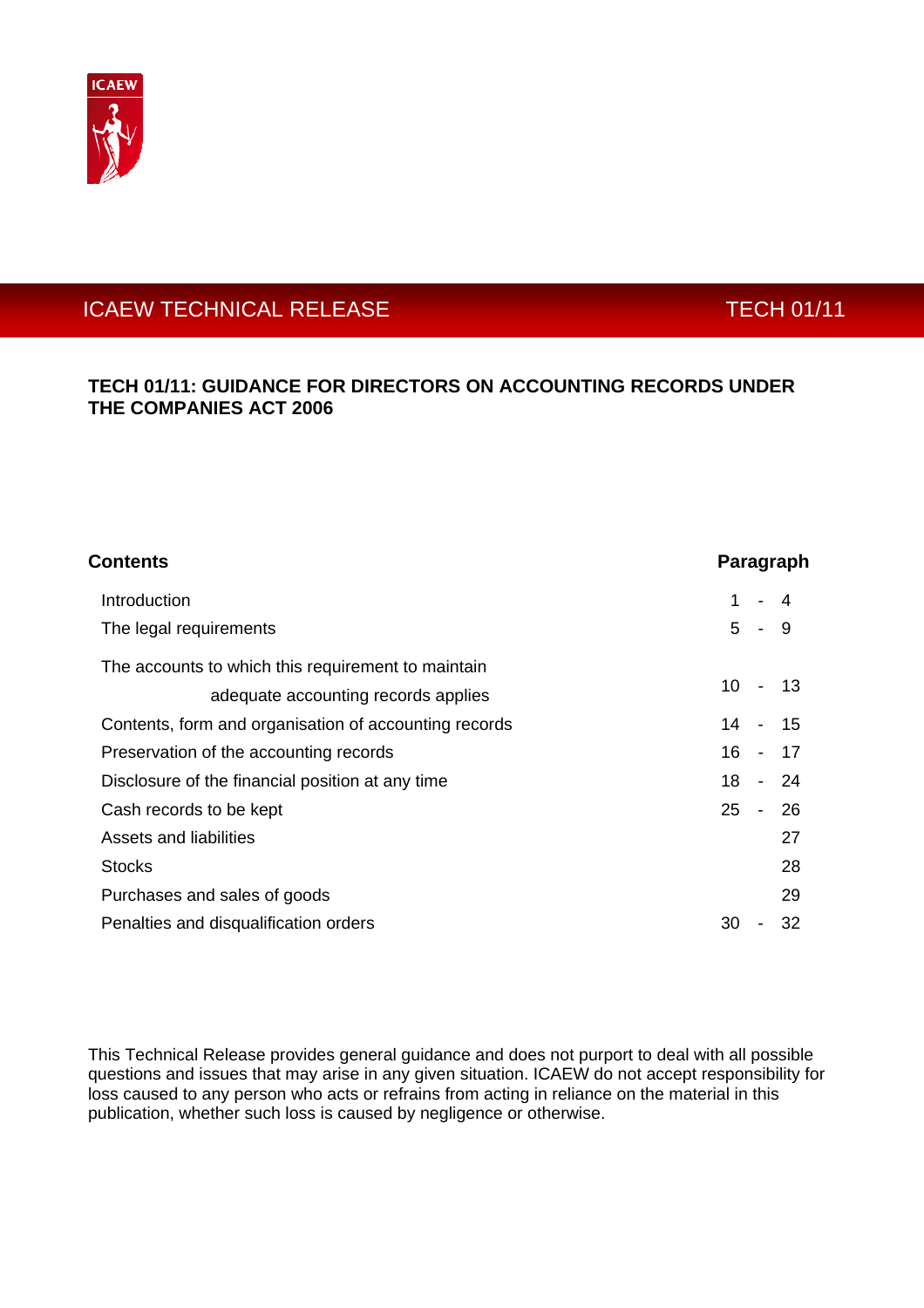## **Introduction**

- 1 Section 386 of the Companies Act 2006 obliges all companies to have accounting records satisfying the requirements set out in that section. The term 'accounting records' was introduced by the Companies Act 1976 in recognition of the fact that the term 'books of account' (used in earlier Acts) was no longer apt. It was concern about the incidence of fraud and negligence that originally directed attention to the need for guidance on the interpretation of this section. This resulted in the issue in 1992 of FRAG 5/92, which provided guidance on the interpretation of section 221 of *the Companies Act 1985*. This Technical Release is an updated version of that original guidance, which reflects changes in companies legislation brought about by the *Companies Act 2006* and other developments.
- 2. Since 1976, and since the 1992 guidance, accounting practices, both in terms of treatments in accounts and systems for capturing and processing financial information, have evolved significantly. However, the Act's requirements with respect to accounting records remain framed in substantially the same terms as they were in the 1976 Act. The Act does not mandate that companies adopt the highest possible standards of record keeping systems, but sets only a minimum threshold as to the records that must be kept. The requirements, applying to all companies regardless of how large and global, or how small and local their businesses may be, could not aim at anything else. This is acknowledged in the explanatory notes to the *Companies Act 2006*, which say:

Accounting records is a broad term and there is no specific definition as the records may differ depending on the nature and complexity of the business. For a simple business these may include, for example, bank statements, purchase orders, sales and purchase invoices, whilst a more sophisticated business may have integrated records, which it holds electronically.' (Explanatory notes to the *Companies Act 2006, para 639*)

It should also be emphasised that the requirements are concerned with specifying the matters that must be recorded and not with the system, including its internal controls, by which a company might make such records. Thus, for example, matters of internal controls are outside the ambit of section 386.

- 3 No account is taken in this paper of specific requirements of other legislation<sup>[1](#page-1-0)</sup> (eg VAT legislation) in respect of accounting records. In addition, the records that need to be maintained in order to manage the business may well go beyond the Act's minimum; such records are not covered by this technical release. As discussed in Tech 6/08 *Financial and accounting duties and responsibilities of directors*, the directors have an overriding responsibility to ensure that they have adequate information to enable them to discharge their responsibility to manage the company's business (Tech 6/08*, para 69*).
- 4 Counsel has confirmed that the guidance is consistent with the law at 1 December 2010. Counsel accepts no responsibility (other than to the Institute) in relation to advice ascribed to him in this guidance.

<span id="page-1-0"></span><sup>1</sup> For information on these requirements, please refer to the Tech 6/08 *Financial and accounting duties and responsibilities of directors,* para 76.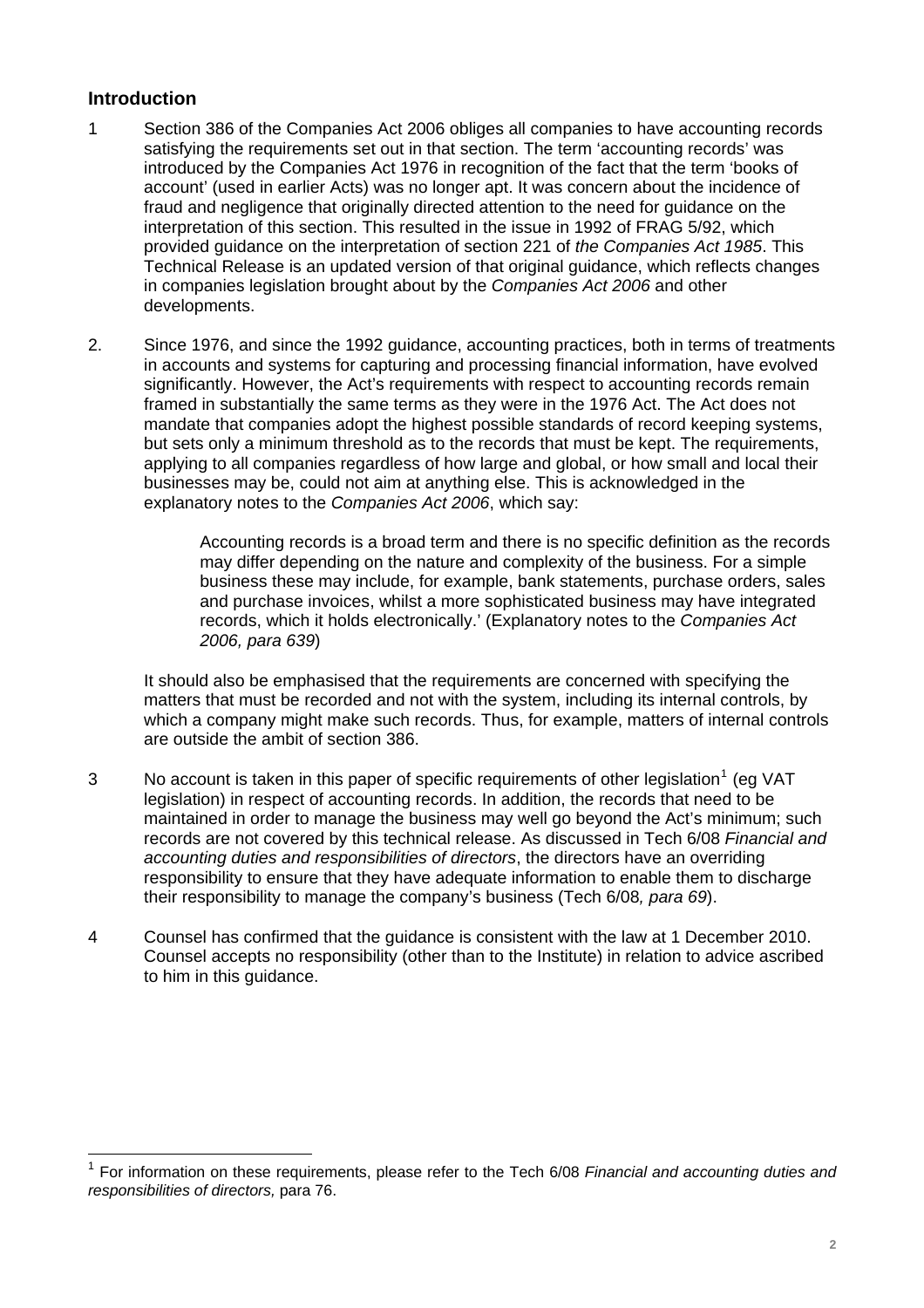# **The legal requirements**

- 5 The Act's requirements are as follows:
	- *386 Duty to keep accounting records*
	- (1) Every company must keep adequate accounting records.
	- (2) Adequate accounting records means records that are sufficient
		- (a) to show and explain the company's transactions,
		- (b) to disclose with reasonable accuracy, at any time, the financial position of the company at that time, and
		- (c) to enable the directors to ensure that any accounts required to be prepared comply with the requirements of this Act (and, where applicable, of Article 4 of the IAS Regulation).
	- (3) Accounting records must, in particular, contain
		- (a) entries from day to day of all sums of money received and expended by the company, and the matters in respect of which the receipt and expenditure takes place, and
		- (b) a record of the assets and liabilities of the company
	- (4) If the company's business involves dealing in goods, the accounting records must contain –
		- (a) statements of stock held by the company at the end of each financial year of the company,
		- (b) all statements of stocktakings from which any such statement of stock as is mentioned in paragraph (a) has been or is to be prepared, and
		- (c) except in the case of goods sold by way of ordinary retail trade, statements of all goods sold and purchased, showing the goods and the buyers and sellers in sufficient detail to enable all these to be identified.
	- (5) A parent company that has a subsidiary undertaking in relation to which the above requirements do not apply must take reasonable steps to secure that the undertaking keeps such accounting records as to enable the directors of the parent company to ensure that any accounts required to be prepared under this Part comply with the requirements of this Act (and, where applicable, of Article 4 of the IAS Regulation).
- 6 The key requirement is in section 386(2). Subsections (3) and (4) supplement this.
- 7 The 2006 Act requires companies to maintain 'adequate' accounting records. This drafting is different from the requirements of the 1985 Act, which made reference only to 'accounting records' (section 221(1)). However, 'adequate accounting records' is defined in the same way as 'accounting records' was under the 1985 Act, ie that they be sufficient to meet the three purposes set out in (what is now) sub-sections (2)(a)-(c), and this change in drafting has no substantive effect. Thus, in this respect, both the old and the new legislation involve the same qualitative standard.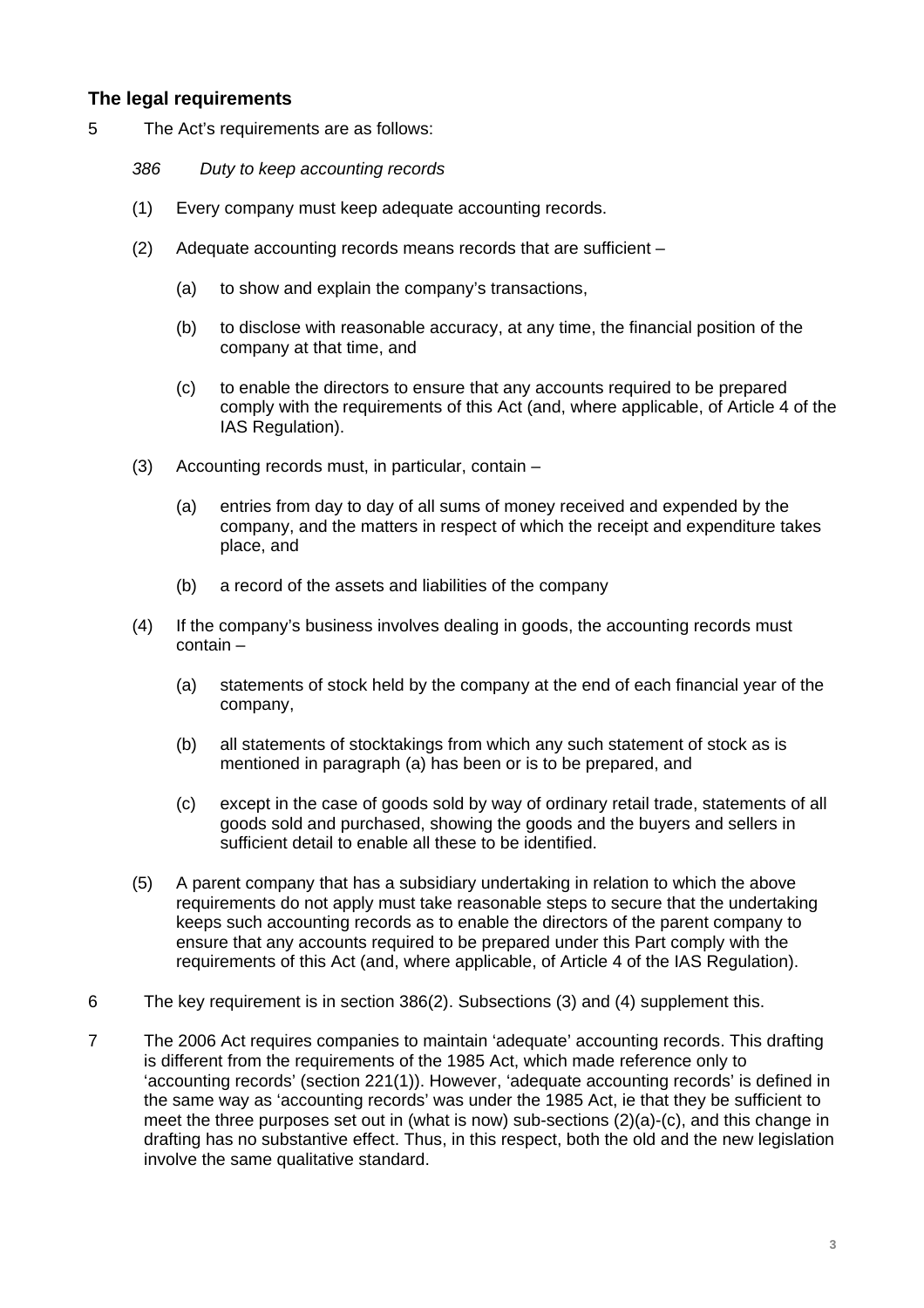- 8 It is noted in passing that in the 2006 Act, the language of these requirements is consistent with the auditor's reporting duty in section  $498(1)(a) - ie$ , the auditor is required to form an opinion whether adequate accounting records have been kept by the company. Whilst this is a difference in language, compared with the position under the 1985 Act, where an auditor was required to form an opinion as to whether 'proper' accounting records had been kept, there is no change to the substance of the requirement on auditors to report on the company's accounting records.
- 9 Section 387 contains penalty provisions. These are discussed in paragraph 30 below.

## **The accounts to which this requirement to maintain adequate accounting records applies**

- 10 Adequate accounting records must be kept to enable the directors to ensure that any accounts required to be prepared comply with the requirements of the *Companies Act 2006* and, where applicable, Article 4 of the *IAS Regulation* (section 386(2)(c)).
- 11 The language of the Act differs from that of the 1985 Act, which applied to accounts required to be prepared *under Part VII of the 1985 Act*. Thus, the language of the Act is wider than that of the 1985 Act, and raises a question as to whether the record keeping requirement applies to any accounts required to be prepared eg, monthly management accounts required to be prepared by a banking agreement. However, later wording in the section requires the records to enable such accounts to comply with the Act (or the *IAS Regulation*). Accordingly, the drafting of the 2006 Act extends the statutory requirement to apply in relation to accounts that are required to be prepared pursuant to the Act or the IAS Regulation, but no further.
- 12 However, as a result, that wider language makes it clear that under the Act the requirements of section 386 do apply in relation to those accounts that are required to be prepared by a provision in the Act that sits outside Part 15 – eg, initial and interim accounts required to be prepared by Chapter 2 of Part 23 of the Act for the purpose of making a distribution.
- 13 Although consolidated accounts may be required under Part 15 of the Act or under the *IAS regulation*, the record keeping requirement covers only the company's transactions (some or all of which, of course, are included in the consolidated accounts).<sup>[2](#page-3-0)</sup>

# **Contents, form and organisation of accounting records**

- 14 The accounting records should comprise an orderly, classified collection of information capable of timely retrieval, containing details of the company's transactions, assets and liabilities. An unorganised collection of vouchers and documents will not suffice: whatever the physical form of the records, the information should be so organised as to enable a trial balance to be constructed. If, for example, the information is held in electronic form as a subset of a set of wider information, the software should be capable of retrieving the appropriate data.
- 15 Section 1135 makes basic provisions with regard to the form of company records, which includes accounting records (section 1134). These may be kept in hard copy or electronic form, and arranged in such a manner as the directors think fit provided the information that is recorded is adequate for future reference. Where records are kept in electronic form, they must be capable of being reproduced in hard copy form.

<span id="page-3-0"></span> 2 A parent company that has a subsidiary undertaking in relation to which section 386 does not apply (e.g. an overseas subsidiary), is required by sub-section (5) to take reasonable steps to secure that subsidiary keeps such records as are needed to enable the parent company's directors to prepare any accounts required to be prepared under Part 15 of the Companies Act 2006 (including consolidated accounts). This guidance does not address this element of the requirements.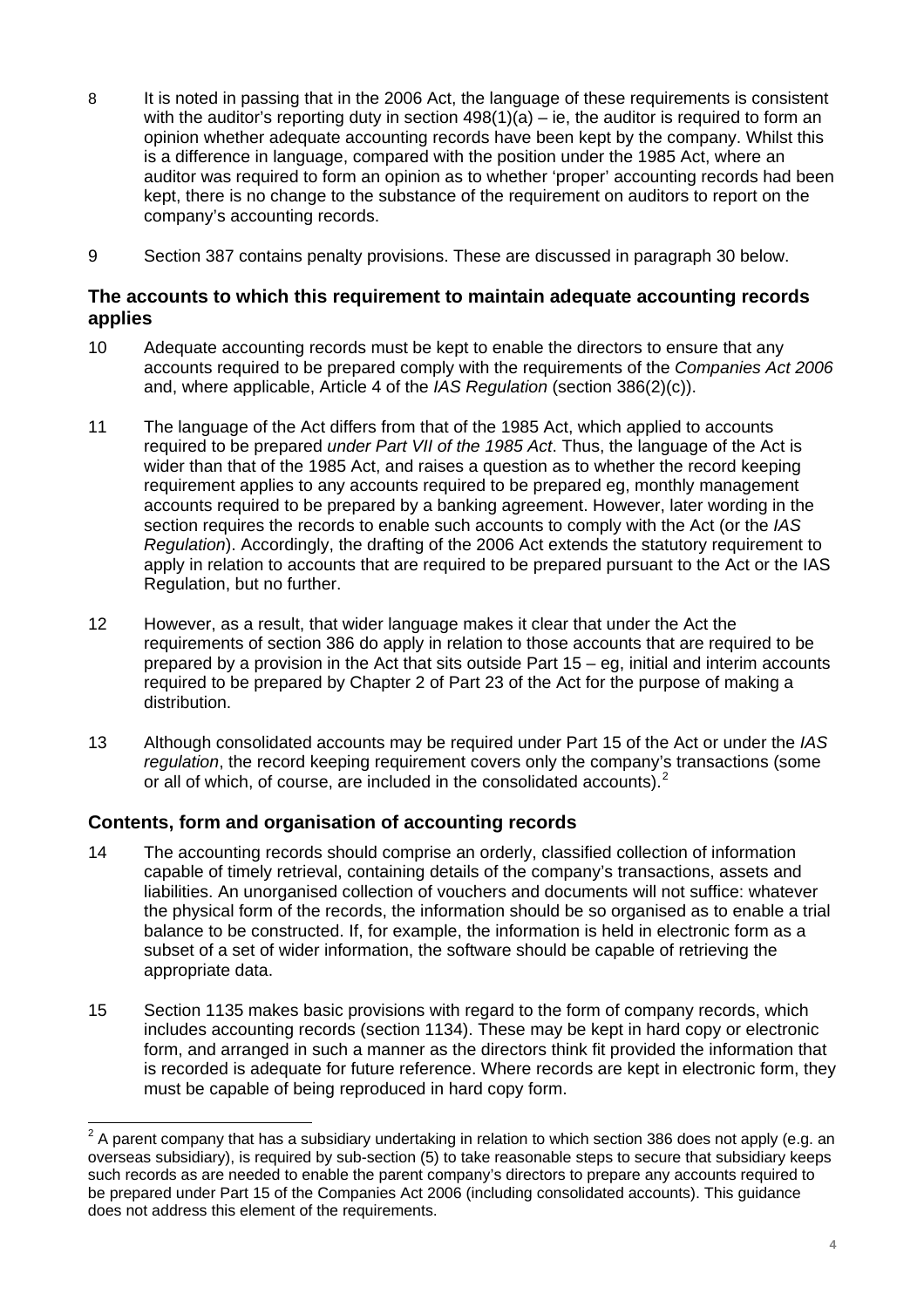# **Preservation of the accounting records**

- 16 Section 388 of the Act requires that accounting records, once made, must be preserved for at least 6 years (public companies) or 3 years (private companies). It follows that where software is needed for retrieval of information in usable form, it must be available for use for the same period, as must any necessary hardware.
- 17 However, owing to other legal obligations, eg tax legislation, companies usually need to preserve accounting records for longer than those periods given by section 388. For a more detailed discussion of these requirements, please refer to the Tech 6/08 *Financial and accounting duties and responsibilities of directors,* para 73 et seq.

#### **Disclosure of the financial position at any time**

- 18 The Act requires that accounting records should be such as to disclose with reasonable accuracy, at any time, the financial position of the company at that time. The words 'at any time' emphasise the obligation to keep accounting records up to date. The words 'at any time … at that time' make clear that it does not impose an obligation to keep accounting records capable of disclosing the financial position at any time in the past. The requirement to keep accounting records up to date does not mean that transactions and events must be recorded instantaneously. It is sufficient if they are recorded within a reasonable time. What is a reasonable time depends upon the nature of the business and other circumstances. For example, a company with a very high volume of transactions, may need to write up its records with greater frequency, than a business that does not have such volume, in order to be in a position to disclose its financial position at any time.
- 19 The data in accounting records should be such as would enable the directors at any time to prepare a reasonably accurate statement of the company's financial position. The financial position is not limited to the cash position. It comprises the assets and liabilities including items such as those referred to in paragraph 23 below. The accounting records should therefore contain the primary material on which a set of accounts would be based.
- 20 However, they need not contain whatever additional items of information it would be necessary to include in statutory accounts in order to make those accounts true and fair (see paragraph 23 below). In requiring that the accounting records be sufficient to disclose with reasonable accuracy, at any time, the financial position of the company at that time, the Act recognises that it is not practicable to keep accounting records in such a way as to enable accounts to be prepared giving a true and fair view at every moment during the year. The concept of "true and fair" is extremely wide and embraces information not necessarily contained within the accounting records themselves.
- 21 Whether a company is keeping the right kind of accounting records to meet the requirements of the Act is a question of fact to be decided in any particular case. Regard will be had, among other things, to prevailing practice of the time in businesses of the type in question although this consideration will not itself be conclusive.
- 22 What is a sufficient record of stocks within the total picture will depend on the circumstances. The materiality of stock and the extent of stock movements are relevant factors. Continuous stock records can provide adequate information when supported by systematic physical checks. The information may, however, require to be supplemented by judgements with respect to realisable value including times of potential realisation and this may require accounting entries to be made, for example by way of memorandum, as indicated in paragraph 23 below. Continuous records are not essential if the stock position can be assessed with sufficient reliability from other accounting records, for example, the statement of stock held at the previous financial year-end or, in appropriate cases, any interim stocktakings, together with records of subsequent stock movements. Express requirements with respect to stocks held at the end of financial years are contained in section 386(4), and are discussed in paragraph 28 below.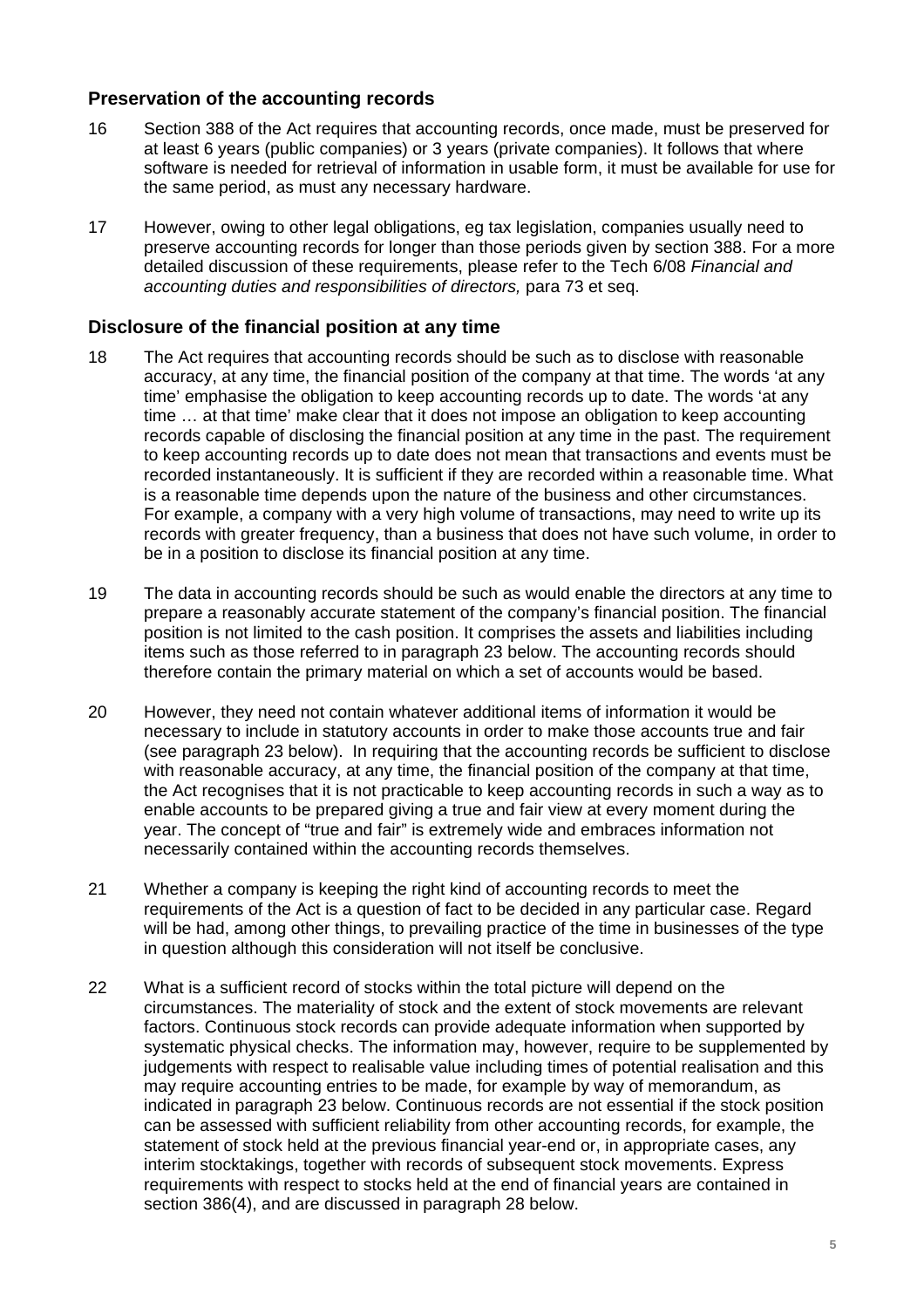- 23 Provisions for such matters as depreciation, bad debts, impairments and other losses are often made only at the end of an accounting year. The requirement to disclose the financial position with reasonable accuracy at any time during a financial year will normally be satisfied if the basic data is recorded and a procedure exists to be applied to that data, so that when the financial position needs to be ascertained an adequate record is made and retained - for example by way of memorandum - of any expected loss, liability or contingency material to the assessment of the current position. Such a memorandum would then constitute part of the accounting records. Similar considerations also apply to obtaining valuations of certain assets and liabilities – in particular, financial assets and liabilities. The assets and liabilities must be recorded initially but their valuation is a process that can be undertaken within a reasonable time when the financial position needs to be ascertained. What is a reasonable time depends, as noted earlier, on the nature and circumstances of the business. For example, it may be not necessary for a manufacturing company to obtain frequent valuations of, say, its interest rate swaps. However, a financial institution with a very high volume of transactions would need to have frequent valuations of its trading book of interest rate swaps.
- 24 Records made to disclose the current financial position (including any stock records or memoranda) must be retained for the statutory period.

#### **Cash records to be kept**

- 25 Section 386(3)(a) requires the accounting records to contain entries from day to day of all sums of money received and expended. Accordingly, the accounting records must contain:
	- (1) the dates of transactions;
	- (2) the sums received and expended;
	- (3) the matters in respect of which the receipt and expenditure took place.

As noted above, it is not necessary in all cases for entries to be made instantaneously, although they must be made within a reasonable time.

26 It will sometimes be appropriate to record groups of transactions rather than individual transactions (e.g. in the records of the daily cash takings of a shop where a record of individual receipts is not necessary to explain the transactions). Paragraph 29 below sets out the position as regards records of goods sold and purchased.

#### **Assets and liabilities**

27 Assets and liabilities must be recorded (section 386(3)(b)). Details must therefore be included of all the company's assets and liabilities such as debtors, creditors, properties and plant to a sufficient level of detail to show and explain the company's transactions and to disclose with reasonable accuracy the financial position of the company so that accounts can be prepared.

#### **Stocks**

28 Section 386(4)(a) requires that where the company's business involves dealing in goods, statements of stock held at each financial year-end are to be part of the accounting records. 'Statements of stock' is taken to mean a summary supporting the amount included in the annual accounts in respect of stock. It is further required, by section 386(4)(b), that any statements of stocktakings supporting the year-end stock summary are to form part of the accounting records. Any continuous stock records used for that purpose, or if stock is taken physically the original stock sheets, are therefore to be treated as part of the accounting records.